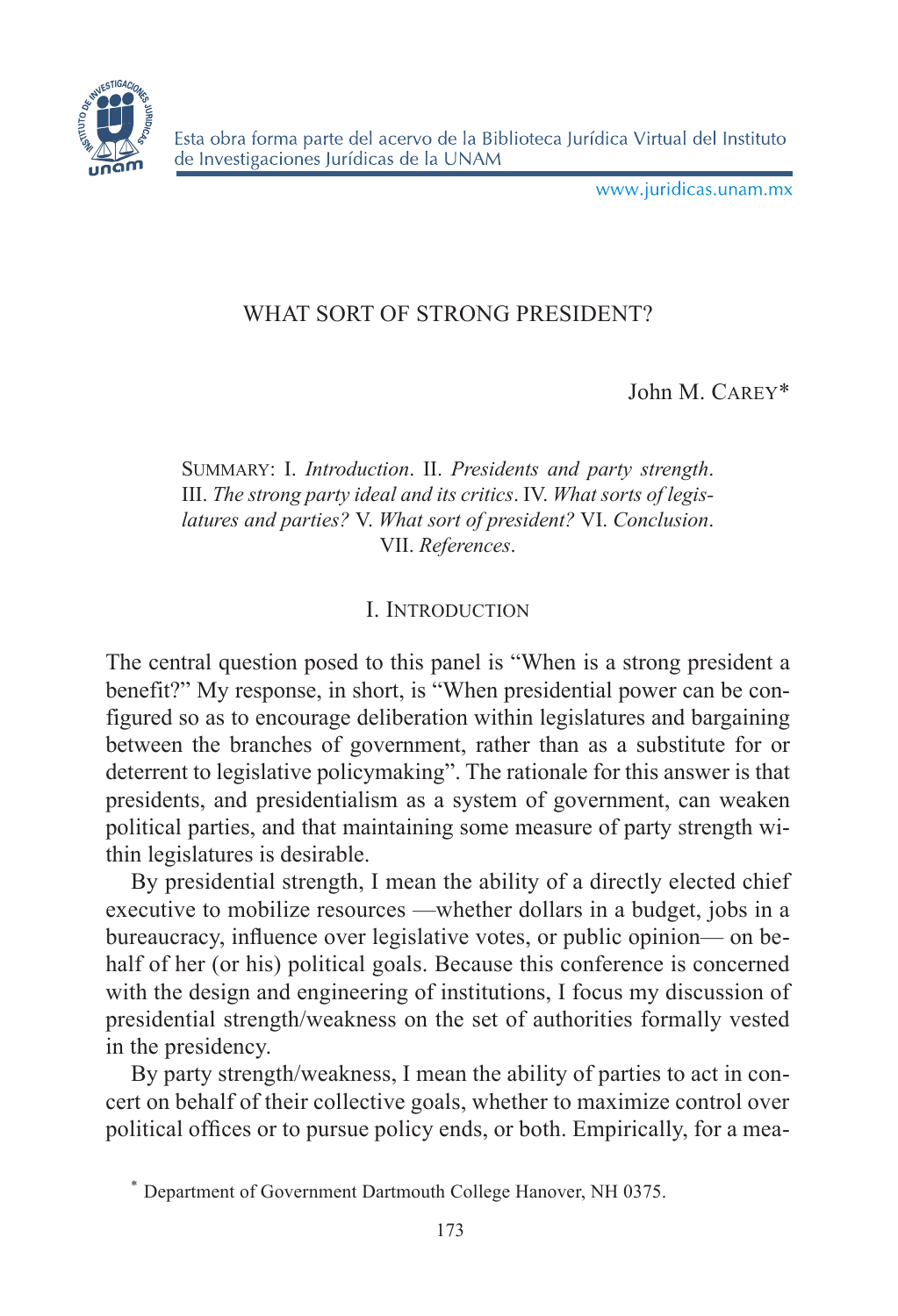sure of party strength that is observable and comparable across many countries, I focus on the tendency of representatives from the same party group to vote in unison in the national legislature, particularly when doing so is pivotal to legislative victory.

Much of the academic literature emphasizes the importance of strong parties to the performance of democracy. Parties play a critical role in articulating national policy platforms and presenting voters with meaningful options in elections. Nevertheless, the concentration of power within national parties can also pose a threat to accountability, and there is evidence that citizens are skeptical about strong parties as well. My position is akin to that of Goldilocks, from the children's tale, who favors parties that are neither "too weak" nor "too strong", although unlike Goldilocks, I am acutely aware of the difficulty in identifying the level of party strength that is "just right".

The paper proceeds as follows. First, I present some data on the strength of political parties in presidential and in parliamentary systems, contrasting the effects of being in government or out of government in these different institutional contexts. Next, I discuss the desirability of strong parties, drawing on the academic literature on the topic as well as surveys of citizens and political elites. I show that citizens are skeptical about parties, yet also committed to the idea both parties and legislatures are indispensable to democracy. I conclude that presidential powers should be configured so as to foster deliberation within legislatures and to encourage compromise between the branches, and I illustrate the point with reference to the veto power, some form of which is wielded by most popularly elected presidents.

### II. Presidents and party strength

Presidentialism as a system of government, and presidents themselves, affect the nature of parties and the representation they provide. Presidentialism weakens parties, and even *within* presidential systems, presidents tend to undermine the unity of the parties and coalitions of legislators with which they are allied.

The proposition that presidentialism undermines party strength is not new (Linz 1994; Lijphart 1999), although collecting systematic data to demonstrate the claim cross-nationally is a challenge. One way to do so is to measure legislative voting unity. Figure 1 describes Rice Indices of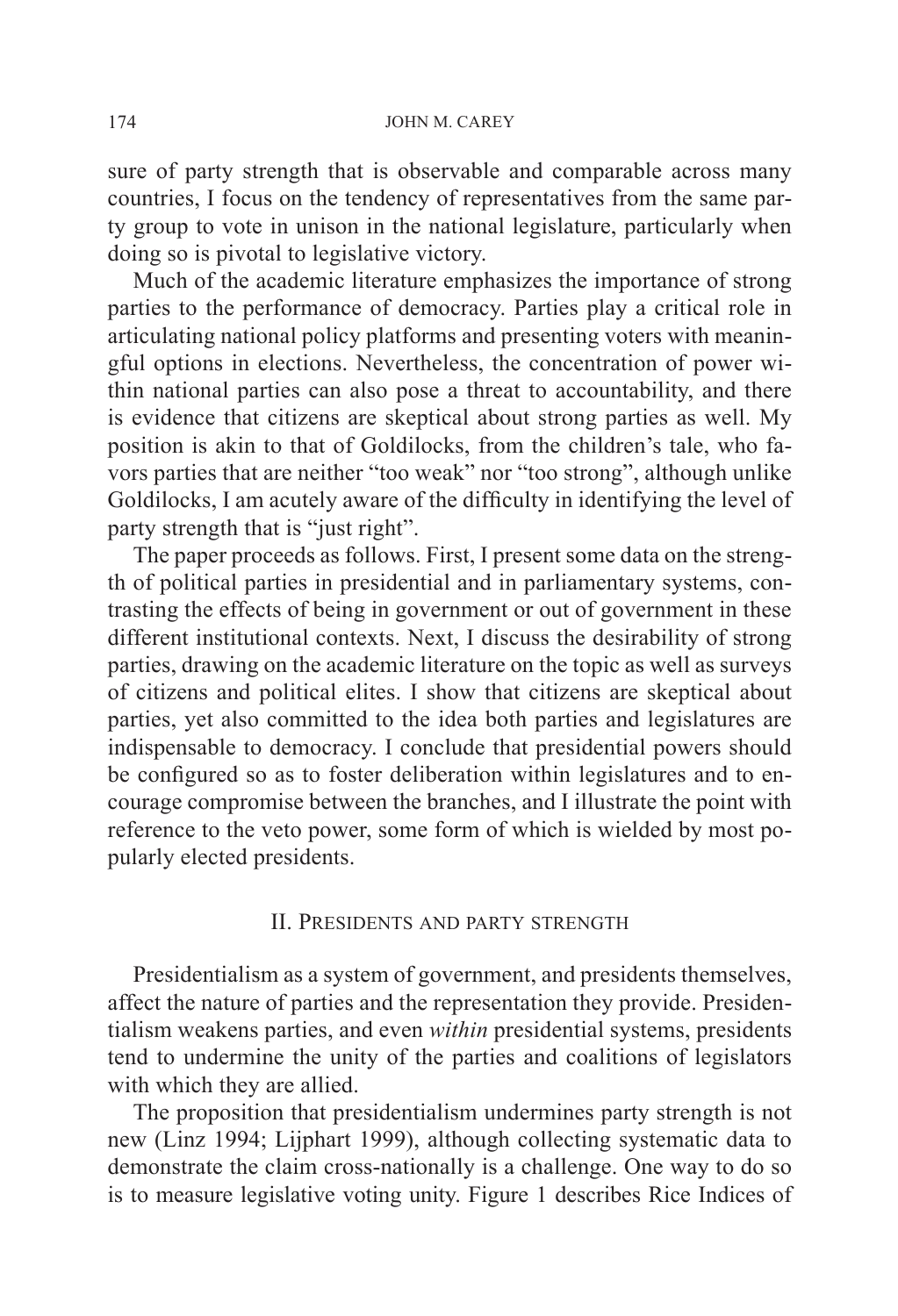voting unity for 360 distinct party groups in 41 separate legislative sessions from the lower houses in the following 19 countries, 6 of which are parliamentary and 13 of which are presidential: Argentina (1980s-1990s), Australia (1990s), Brazil (1980s-1990s), Canada (1990s), Chile (1990s-2000), Czech Republic (1990s), Ecuador (1990s-2002), France IV Republic (1940s-1950s), Guatemala (1990s), Israel (1990s-2000), Mexico (1990s-2000), New Zealand (1990s), Nicaragua (2000), Peru (1990s-2001), Philippines (1990s), Poland (1990s), Russia (1990s), United States (1990s), Uruguay (1980s-1990s). The Rice score ranges from zero, when legislators from a given party are evenly divided on a given vote, to one, when all copartisans vote the same way (aye or nay). The indices are a weighted average (by how narrowly the vote was decided within the legislature as a whole) of Rice scores. The key point here is that Rice Indices are lower, by and large among parties in presidential systems than parliamentary ones.

## Figure 1





Source: Carey, 2008b.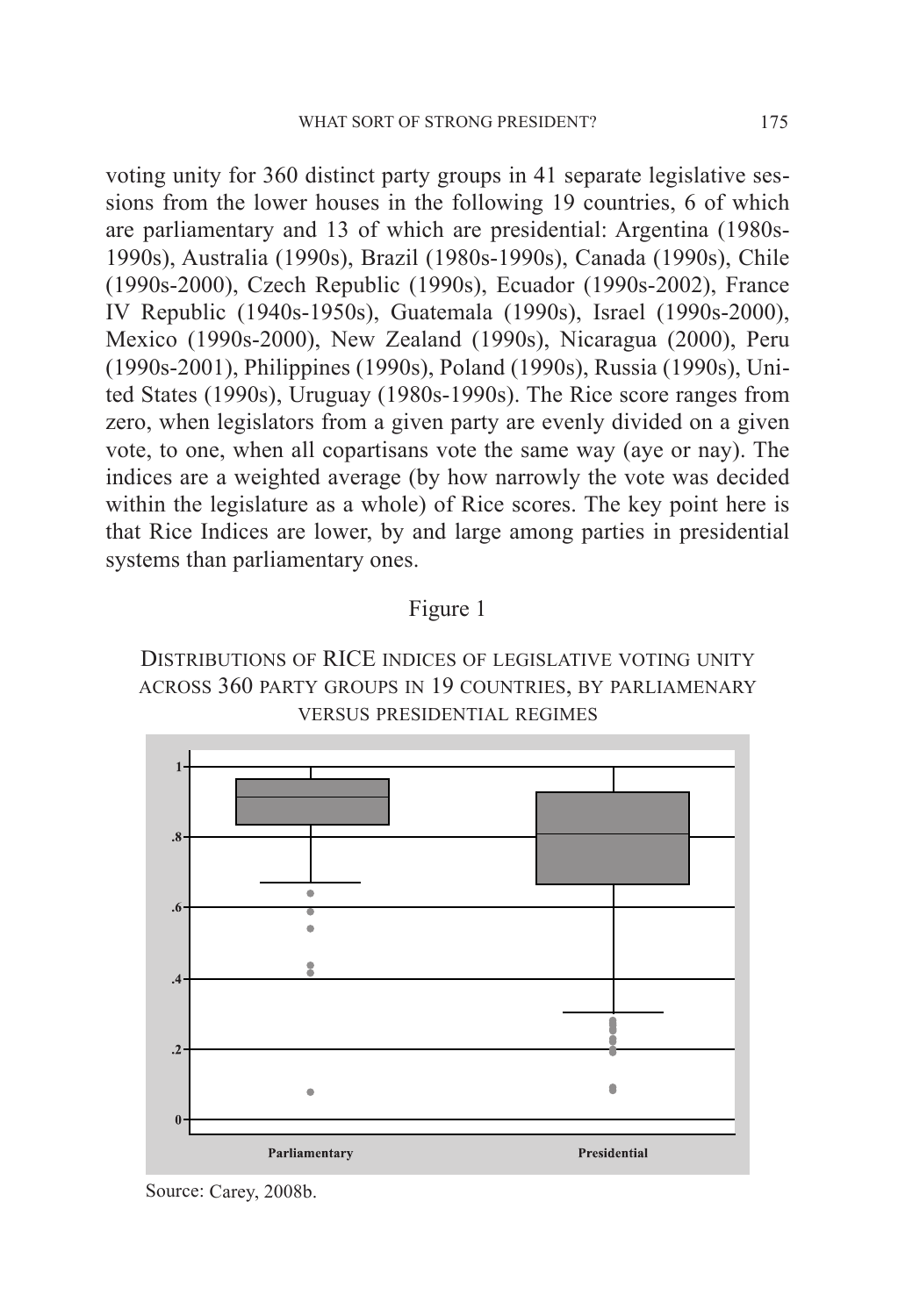This much, Linz and many other critics of presidentialism could have predicted. What is perhaps more surprising, however, is that presidents appear to be particularly disruptive to their own partisan and coalitional allies. Whereas being in government is a legislative asset in parliamenatary systems, it confers no such advantage in presidential regimes. For example, consider the Workers' Party (PT) of Brazil, long regarded as the country's strongest in terms of party organization and most unified in terms of legislative voting. In the last legislative period before Luiz Ignacion da Silva (Lula) won the presidency, the PT's Rice Index was a near-perfect .98. PT legislators almost never voted against their copartisans. During the first two years of Lula's presidency, however, the PT's index fell to .91, and qualitative accounts suggest that divisions within the PT, between legislators loyal to Lula's and those who objected to the president's centrist governing strategy, drove PT unity levels down further still as Lula's presidency wore on (Fleischer, 2004).

Next, consider a more sensitive measure of legislative disunity than the Rice Index – the rate of avoidable legislative losses. By losses, I mean any vote on which the plurality of a party's legislators vote on the losing side. By 'avoidable losses,' I refer to the narrower sub-set of votes where the party *could have won* the vote had all its members voted as the plurality of copartisans did. This is a relatively rare event, especially given that on most votes in most legislatures, most parties are not pivotal, so could not suffer an 'avoidable loss' under any circumstances. Figure 2 shows the rate of avoidable losses among parties in the same set of legislatures as above, this time broken down not only by regime type, but by whether parties are members of government. Not only are avoidable losses more common in presidential than parliamentary systems generally; within presidential systems, they are more common among parties allied with the president than among those in opposition.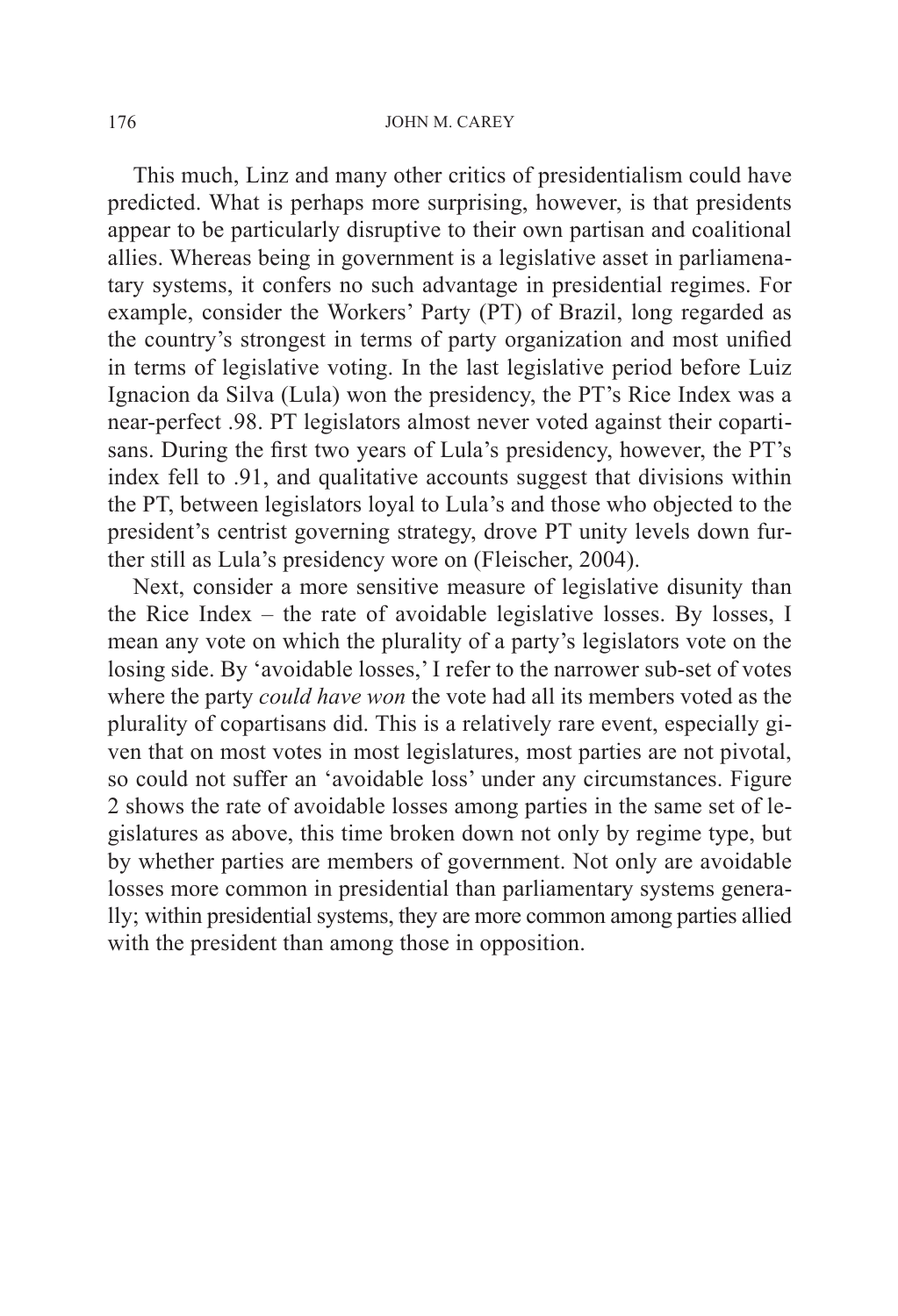## Figure 2

## Rates of avoidable losses among party groups on legislative votes, by regime type and government —versus— opposition **STATUS**



Source: Carey, 2008b.

Patterns such as those shown in these figures could, of course, be the product of complex combinations of factors. For example, presidential parties tend to be large, and large parties may be less unified than small ones. Omission of such factors from the graphical representations of the data could lead us to mistaken inferences. However, multivariate analyses using multi-level models to account for the nesting of party groups within legislatures confirm that, other things equal, Rice Indices are lower in presidential systems by a full standard deviation (.19) and that parties in government in presidential systems suffer avoidable losses on nearly 1% more votes than opposition parties in presidential systems – a considerable difference when the mean level of avoidable losses across all parties in presidential systems is  $1.6\%$  (Carey, 2008).<sup>1</sup>

<sup>1</sup> The analogous rate in parliamentary systems is .8%.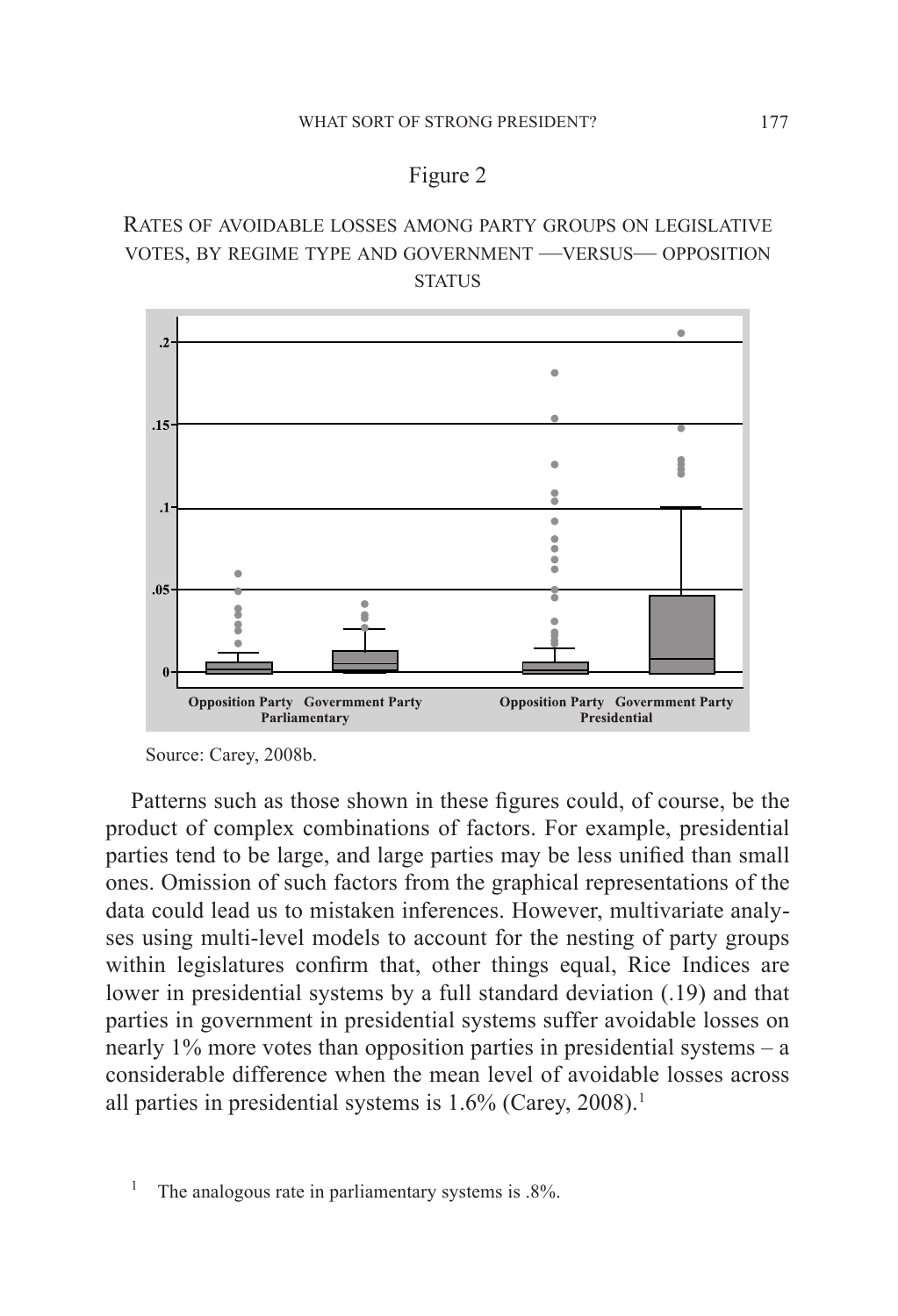All this is in contrast to parliamentary systems, where participation in government is a legislative asset rather than a liability. For example, the larger the share of legislative seats a party holds, the greater share of votes it can be expected to win, whether in parliamentary or presidential systems. But in parliamentary systems, parties in government reap a 25% bonus in win rate, above whatever they may be expected to win based on seat share. In presidential systems, there is no such bonus – once seat shares are controlled, the win rates of government and opposition parties are statistically indistinguishable (*idem*).

Why are parties weaker in presidential systems, and why are government parties under presidentialism weaker than one might expect? First, virtually all modern democratic politics is organized along party lines, such that most legislators are subject to the demands of party leaders within their assemblies. Under parliametarism, these same leaders control the executive when in government, and so wield an expanded set of tools (greater rewards, stronger punishments) to encourage party unity. Under presidentialism, by contrast, when a party controls the executive, there is no guarantee that the resources of the executive will be used to reinforce the direction of party leaders in the legislature. They might, but it is not uncommon for popularly elected presidents to conflict with their own parties, or parts of them. When they do so, the president pulls legislative copartisans in the opposite direction from legislative party leaders, dividing parties and coalitions.

### III. The strong party ideal and its critics

Is the disruption to party unity caused by presidents unequivocally a bad thing? The prevailing current of academic reasoning on party government would suggest it is, although the judgments citizens, and of politicians themselves, are more difficult to discern.

The normative desirability of strong party government is often taken as axiomatic among academics. In 1950, the American Political Science Association published a widely read report urging reforms to strengthen the two major U.S. parties in the name of enhancing collective accountability, or what the APSA called "responsible party government". In doing so, the APSA was itself hearkening back to a vision of party-led parliamentary government espoused almost a century earlier by British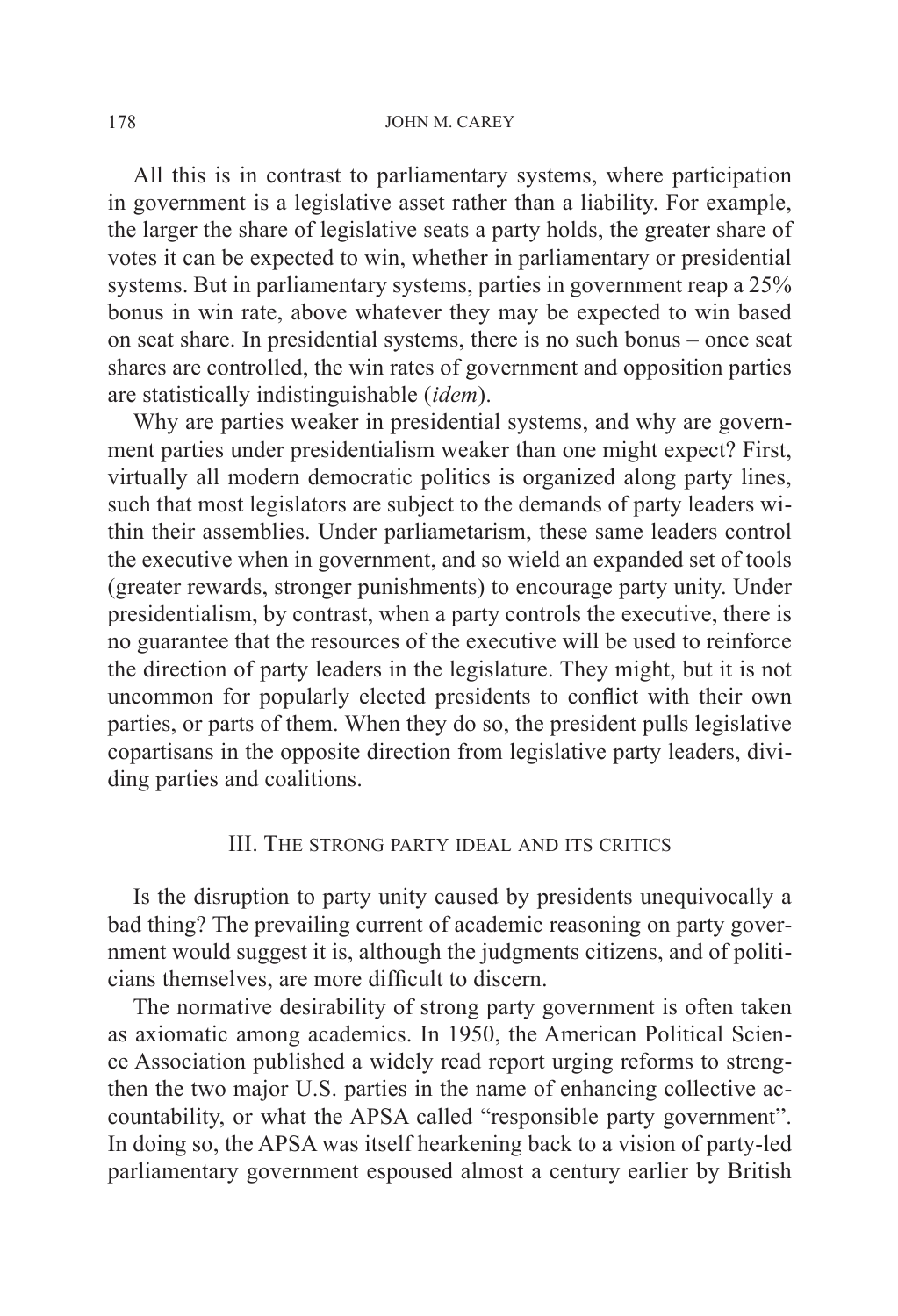journalist and scholar, Walter Bagehot (1867). As the APSA put it: "An effective party system requires, first, that the parties are able to bring forth programs to which they commit themselves and, second, that the parties possess sufficient internal cohesion to carry out these programs"  $(1950,1)$ .

The norm is even more widely held among academic observers of legislatures outside the United States. A recent study of discipline in parliamentary systems opens with the premise that:

The maintenance of a cohesive voting bloc inside a legislative body is a crucially important feature of parliamentary life. Without the existence of a readily identifiable bloc of governing politicians, the accountability of the executive to both legislature and voters falls flat. It can be seen, then, as a necessary condition for the existence of responsible party government (Bowler *et al*., 1999, 3).

The call for strong parties is familiar as well among students of presidentialism. Wrapping up a broad survey of the state of political parties in Latin America in the 1990s, Mainwaring and Scully lamented the apparent indifference of presidents to cultivating strong parties (1995, 473 y 474):

As electoral democracy becomes accepted as *the* mode of forming governments in most Latin American countries, and as the enormous costs of weak party systems become apparent, perhaps leaders will pay more attention to the challenge of building democratic institutions and will govern through parties and with them. Without a reasonably institutionalized party system, the future of democracy is bleak.

In short, strong parties are widely held in high academic esteem, particularly because academics tend to value the collective brand of accountability that only strong parties can deliver – the ability to articulate national policy programs during campaigns, pursue them while governing, and ultimately be judged by voters according to the results of those policies.

Outside the academy, however, the normative ideal of collective accountability confronts some measure of skepticism, at least with regard to legislative representation. Many political reformers subscribe to the idea that accountability of individual politicians to citizens must be enhanced even if doing so undermines the strong-party ideal. Throughout Latin America,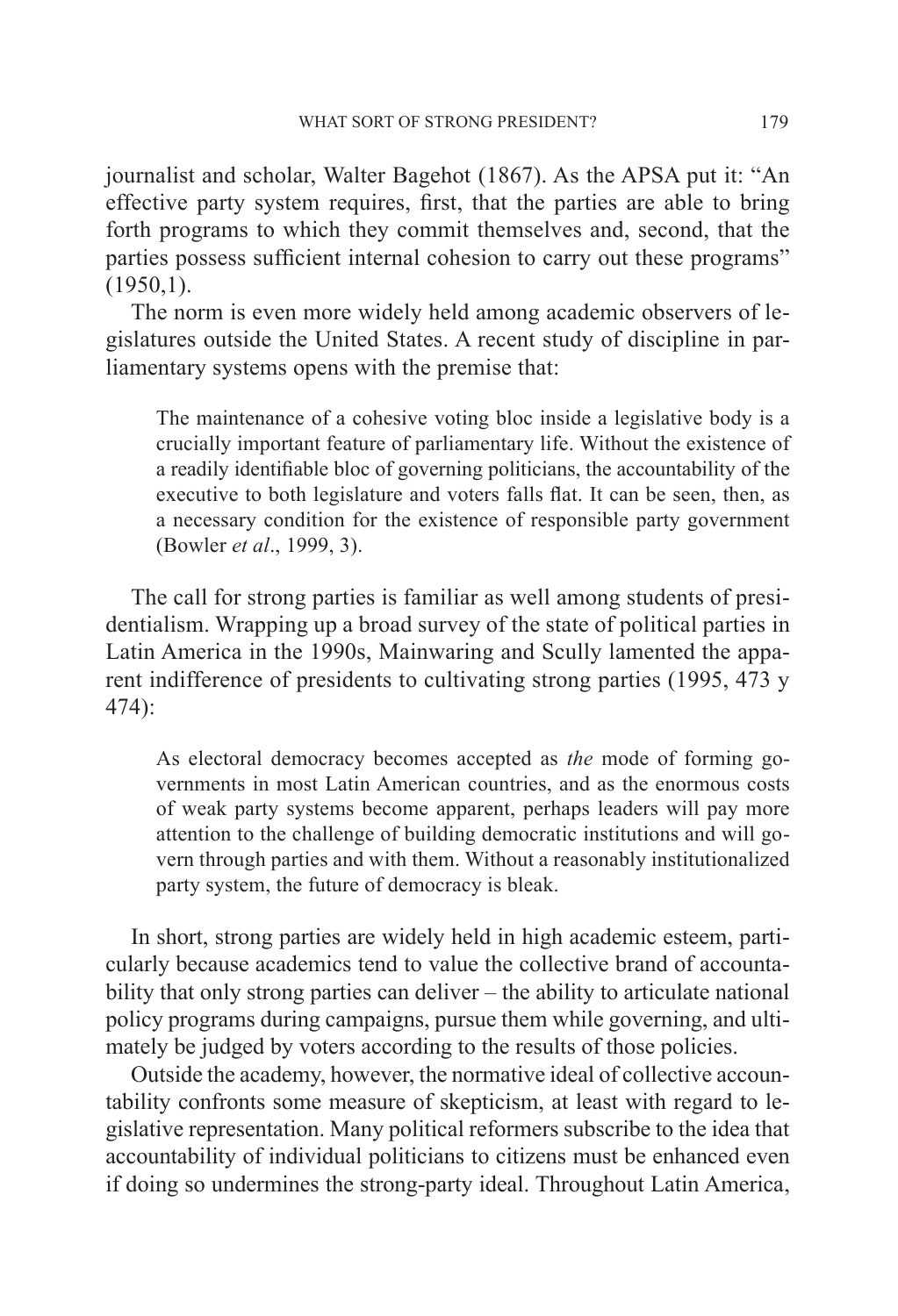a number of political reform efforts in recent years have aimed to disconnect legislators from national party leadership when the demands of leaders conflict with responsiveness to local constituencies (Carey, 2003). Reform advocates describe popular disenchantment with disciplined parties directed by leaders who are insulated from punishment by voters (Rachadell, 1991, 207-28; Mayorga, 2001). Moreover, when surveyed on the matter, legislators from throughout Latin America indicated strong preferences for less control over their actions from their parties, and greater discretion to pursue the interests of voters from their districts. Figure 3 shows the difference between the percentage of legislators preferring stronger party control to greater individual discretion over legislative decisions, across 15 Latin American legislatures in the early part of this decade.

## Figure 3

## Preferences for more, or less, control by national party leadership among legislators in Latin America



Q: Do you think the national party leadership

Source: Proyecto Elites Parlamentarias Latinoamericanas 2006.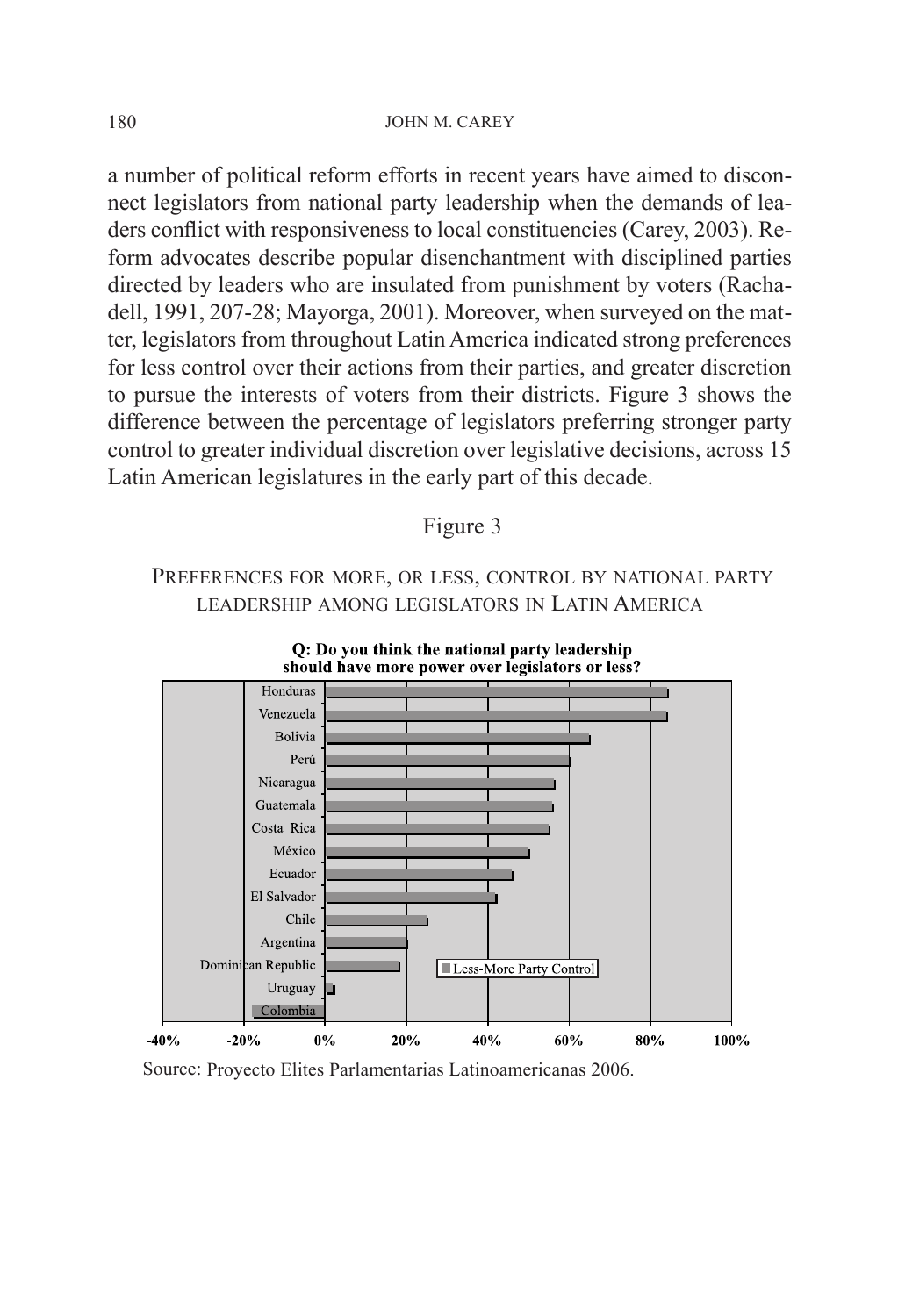Measuring citizen opinion about the proper balance between strong parties and independence among individual politicians is difficult, as region-wide public opinion data do not exist. Nevertheless, some surveys tap into the issue, as do data from elections in countries where ballots offer voters the choice of casting a party or an individual preference vote. These eclectic sources support the proposition that there is a reservoir of public support for independence from party discipline. In a rare public opinion poll addressing the matter of legislative individualism directly, 1,505 Chileans were asked in 2007 whether, in general, deputies and senators in Congress ought to vote according to their own preferences or the preferences of their parties. Nearly twice as many respondents (50%) wanted legislators to vote their own preferences rather than with their parties (28%) (Centro de Estudios Públicos, 2007).<sup>2</sup>

A 2006 survey in Bolivia tapped into the same sentiment, albeit indirectly, during the lead-up to elections for a constituent assembly, which was widely expected to declare itself sovereign and appropriate the powers of the existing legislature. In this context, 3,013 Bolivians were asked how members of such an assembly should be elected. The options included: by political parties; by citizens groups; by indigenous groups; by labor unions; by municipal committees; in single-member districts; and none of the above.<sup>3</sup> The two alternatives with which survey respondents were most familiar were by parties, and in SMDs, because Bolivian democracy used closed party list PR elections up through the mid-1990s, and a mixed-member system combining SMDs with closed-list PR thereafter. Of these two options, SMDs are widely associated with individuallevel accountability and election by parties with collective accountability. More than twice as many survey respondents preferred election in SMDs (19%) to election by political parties (7%) (Seligson *et al*., 2007, 106 y107).4

Finally, consider that, in the current decade, both the Dominican Republic and Colombia adopted ballots that allow voters the option of casting a preference vote for an individual candidate or endorsing a single slate

<sup>2</sup> Another 11% each said it depended on the circumstances, or offered no opinion.

<sup>&</sup>lt;sup>3</sup> The menu is, admittedly, a bit ambiguous, in that the details of selection within these groups were not spelled out.

The plurality choice was by citizen group  $(34%)$ , with municipal committees  $(11\%)$ , indigenous groups  $(6\%)$ , unions  $(5\%)$ , and no opinion  $(15\%)$  filling out the pack.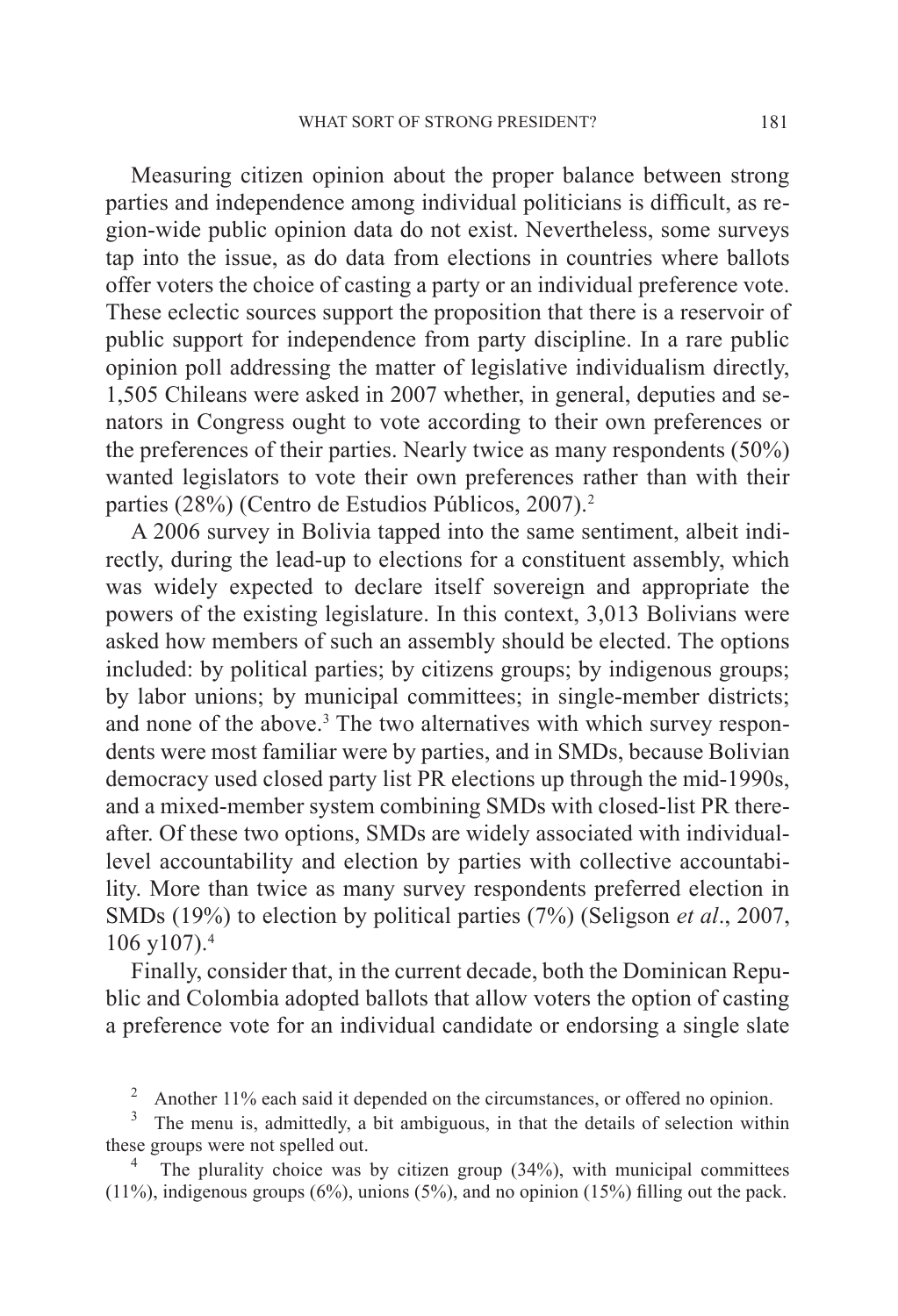presented by their party.<sup>5</sup> Given the choice, voters overwhelmingly used the individual candidate preference vote. In the Dominican Republic's 2006 election, its first with the preference vote, 80% of voters exercised that option (Morgan *et al*., 2006, 135). Colombian ballots first offered the preference vote in 2005, and 80% of voters used it there as well (Shugart *et al*., 2006, table 7.9). In Brazil, which has offered the list-versus-preference option longer, between 82-92% of voters exercised the preference vote option in elections from 1990-2002 (Nicolau, 2007, 108).

#### IV. What sorts of legislatures and parties?

There is clearly a trade-off between demanding that legislators toe the party line, and allowing copartisans flexibility to respond to the diverse interest of voters. Academic observers of Latin American politics often call for stronger parties, but contemporary political reformers, legislators, and citizens demand more —not less— independence of legislators from central party leaders. Are these apparently competing demands irreconcilable?

First, it would be misguided to conclude that the strongest presidency possible —that is, one that might disrupt party unity most thoroughly would be an asset to democracy. Notwithstanding support for legislative individualism, public opinion in Latin America still regards parties as central to democracy. In the Latinobarometro 2006 series of polls, an average of 55% of survey respondents across 15 countries subscribed to the idea that democracy is not possible without parties. As Figure 4 shows, an even larger proportion, 59%, supported the statement that democracy cannot exist without a legislature.

5 The Dominican Republic previously used closed list PR. Colombian lists were also closed, although each party was allowed to present multiple lists, injecting substantial individualism into Colombian elections.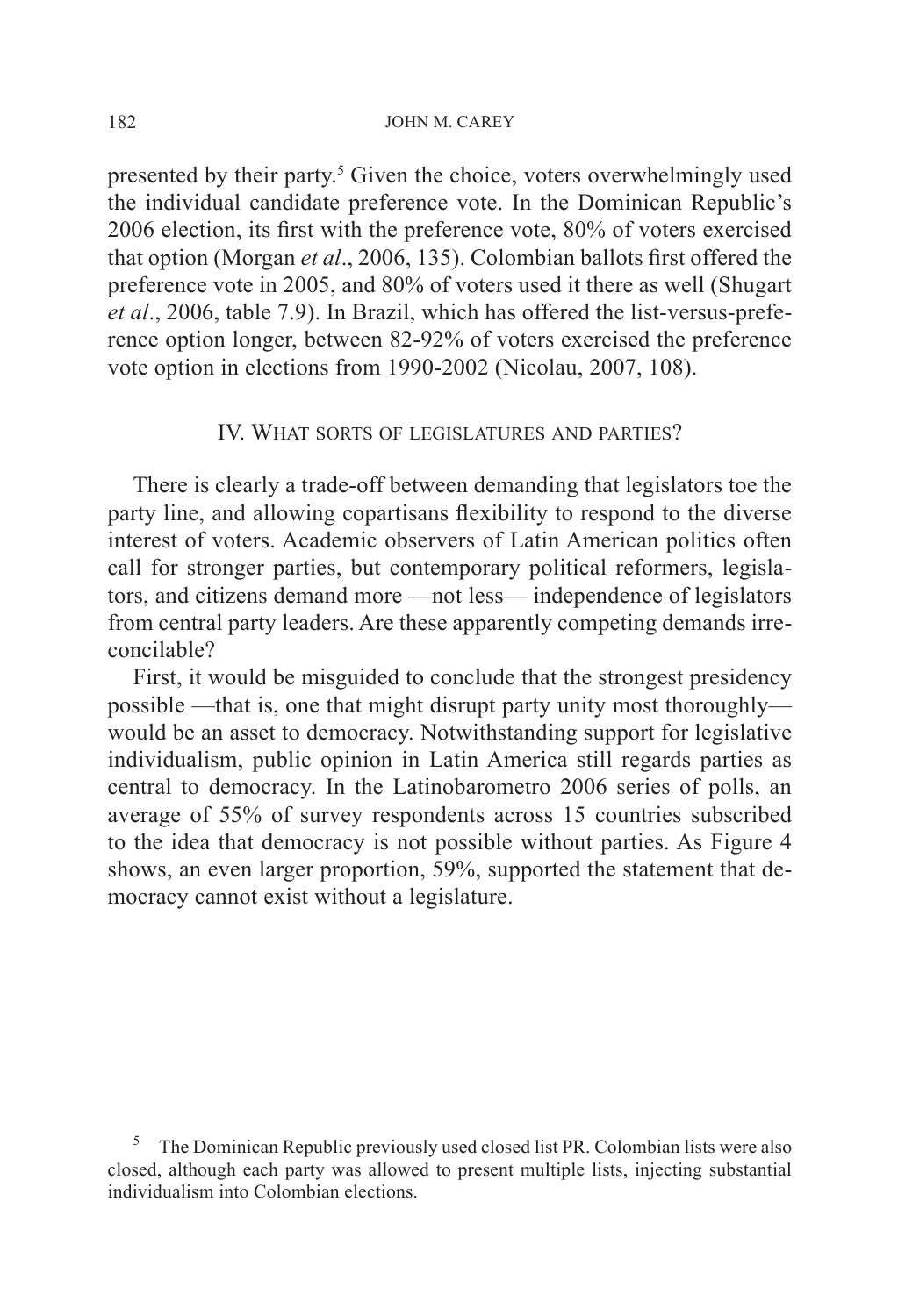### Figure 4

## Percentage of survey respondents who regard political parties (blue) and a legislature (red) to be necessary for democracy



#### PARTIES & LEGISLATURES NECESSARY FOR DEMOCRACY

Source: Latinobarómetro, 2006.

So Latin American citizens are largely committed to political parties as vehicles for political representation —and to legislatures, which are the "natural habitat" of parties— even while they regard parties and legislatures with deep suspicion (Latinobarometro, 2007, 94). Perhaps more interesting, public support for parties in principle appears to be uncorrelated with party strength. Figure 5 juxtaposes citizen commitment to the importance of parties (with countries ranked from least to most) with legislators' expressed desire for less control by party leaders, and with RICE indices of party voting unity, where available. The graph suggests no relationship between citizens' support for parties in principle and either legislators' predisposition toward party discipline or demonstrated levels of voting unity.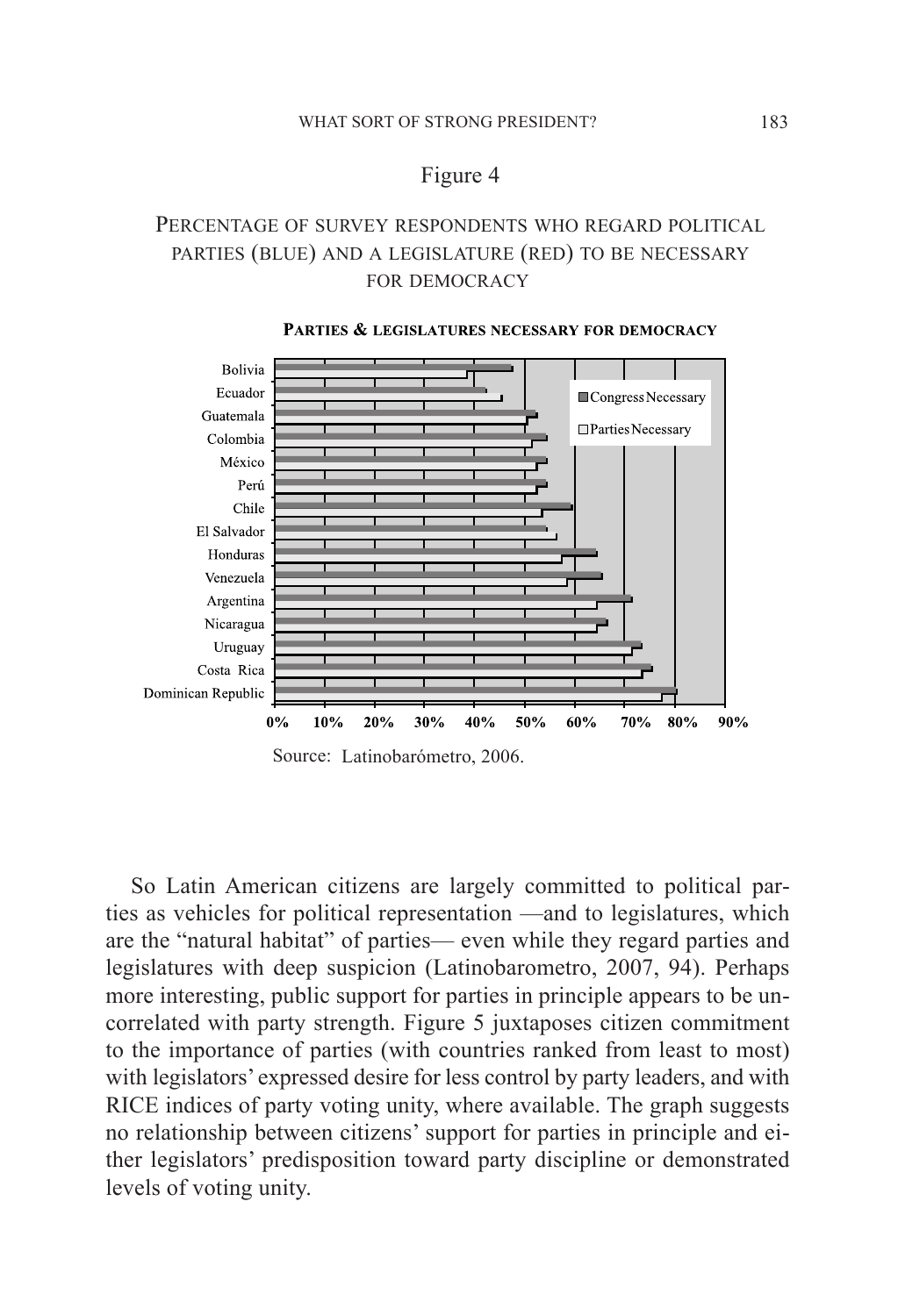## Figure 5

## Parties necessary for democracy contrasted with legislators' desire for less party control, and RICE indices of party voting unity



Sources: Latinobarómetro, 2006; Proyecto Elites Parlamentarias Latinoamericanas, 2006; Carey, 2008b.

### V. What sort of president?

Most citizens want some measure of party representation and also for legislatures to be active participants in democratic politics, while at the same time harboring doubts about party discipline and too much centralization of power within parties. Are there implications for how presidential powers ought to be configured? I suggest that presidents can best complement legislative representation when their powers encourage deliberation within legislatures rather than adversarial bargaining between the branches. An example, involving the most common of formal presidential powers, illustrates this point.

Aleman and Schwartz (2006) provide a comprehensive review of the scope of veto powers across 18 countries according to the: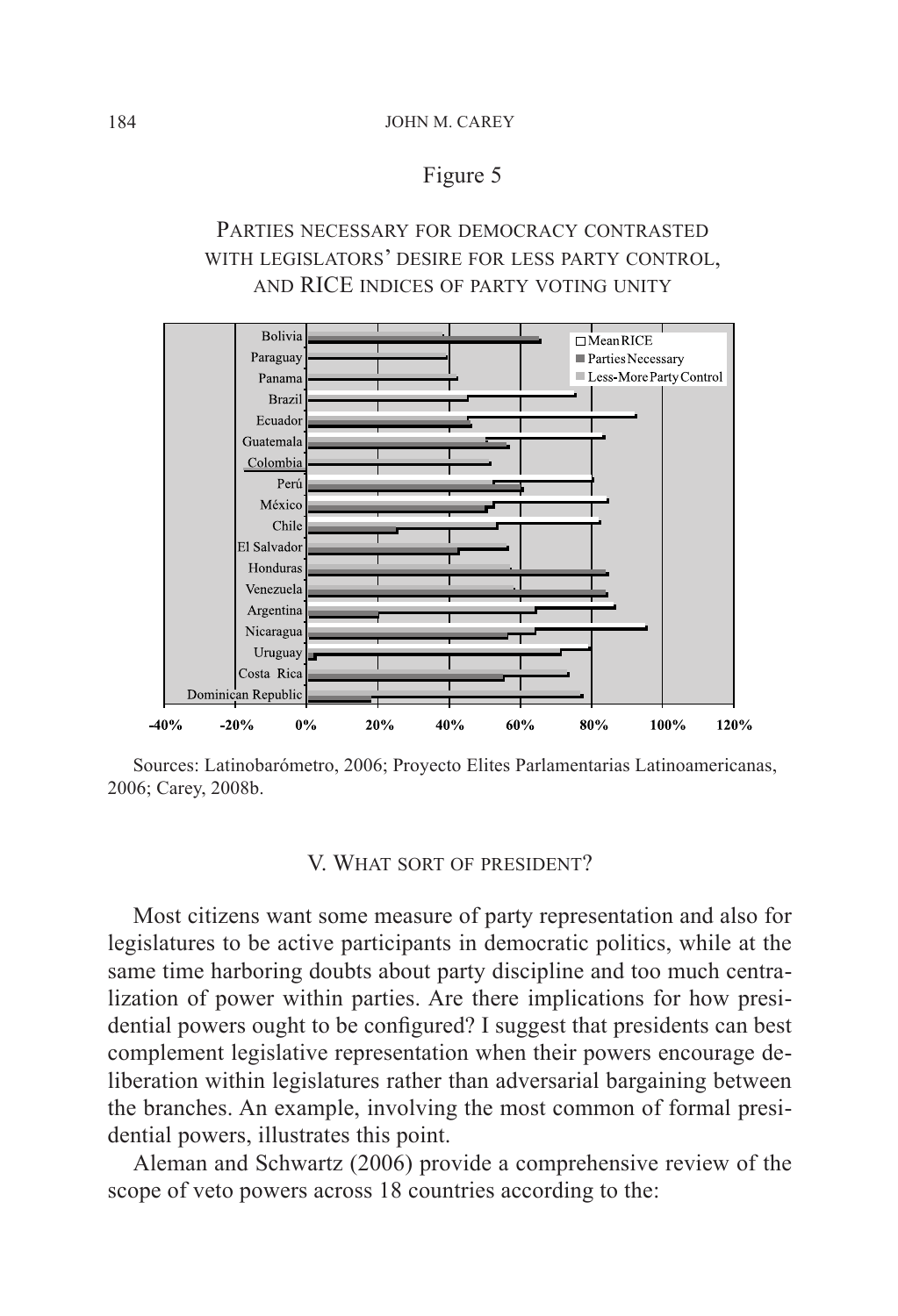- Threshold for legislative override.
- Existence of a deletional veto.
- Existence of a constructive veto.

A deletional veto allows the president to reject part of a bill while enacting the rest. A constructive veto allows the president to offer an amended version of a bill to the legislature.<sup>6</sup>

One of the key insights from Aleman and Schwartz's analysis is that greater formal veto powers can discourage inter-branch compromise, even when such compromise outcomes would be preferable to the president than no legislative action at all. In particular, configurations of veto power that prevent presidents from tampering with compromises struck within the legislature tend to produce outcomes preferred both by legislative majorities and by presidents. By contrast, veto powers that allow presidents to pull apart intra-legislative bargains discourage legislative action and promote deadlock between the branches.

Aleman and Schwartz (2006) provide a wealth of insight into institutional design and bargaining strategy, but the general point can be illustrated with a simple example comparing legislative-executive bargaining under the deletional veto with bargaining under the most constrained form of veto – one that allows a president either to accept or reject a bill in its entirety.

Imagine a legislative majority confronting a president, and deliberating over a legislative proposal that has two potential parts – an administrative reform, for example, some elements of which (A) affect the organization of the judiciary and other elements of which (B) affect the central bank. Table describes each branch's preferences over alternative policies.

In the presence of a constructive veto, constitutions further stipulate whether presidential counter-proposals are subject to privileged legislative procedures – for example, whether they are automatically approved unless rejected by a legislative majority, or whether the legislature must vote on the counter-proposal before considering other variants of the bill.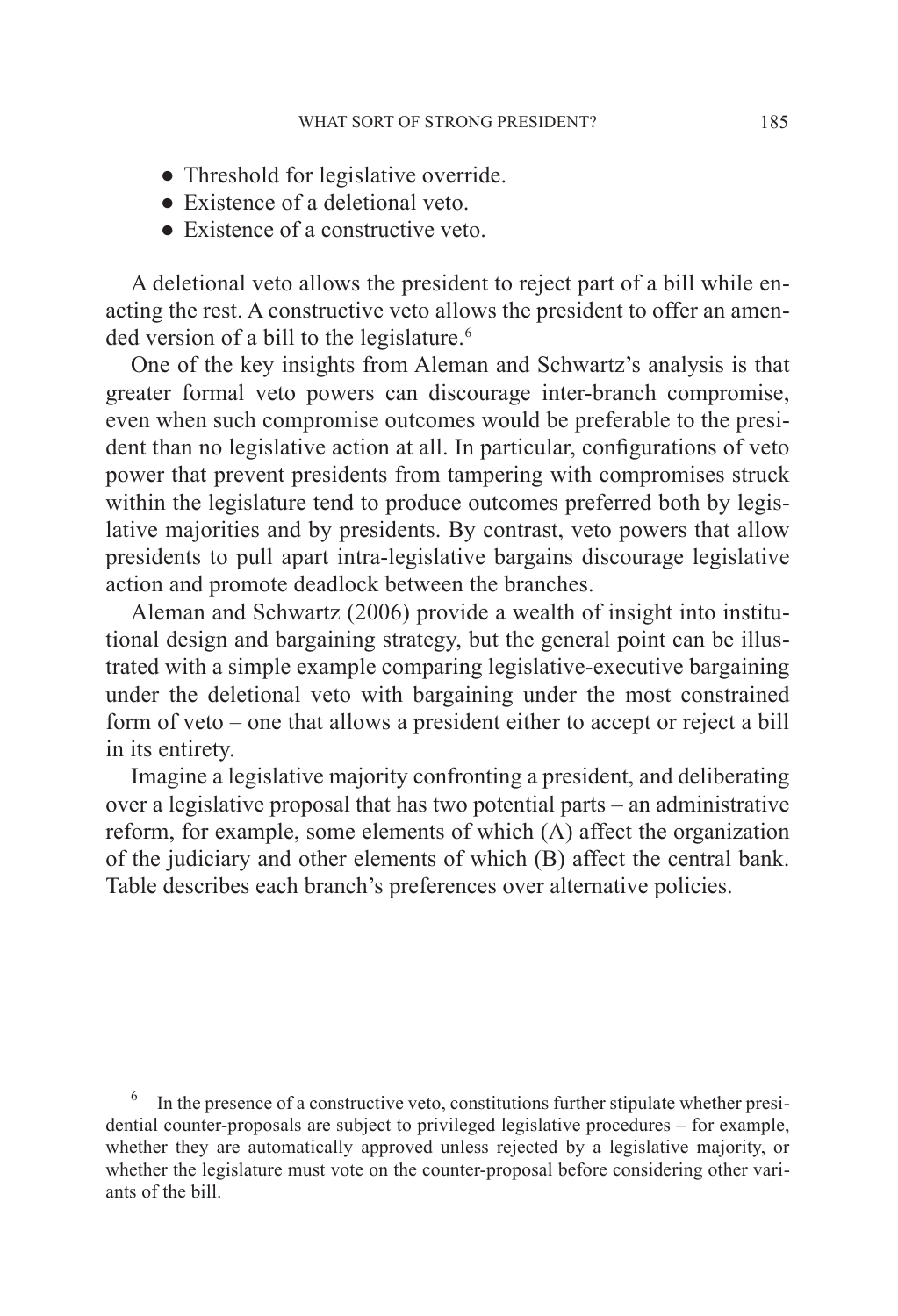#### Table

## Hypothetical legislative and presidential preferences

|            | Legislative Majority | President |
|------------|----------------------|-----------|
| 1st Choice | ΑB                   |           |
| 2nd Choice |                      | ΑB        |
| 3rd Choice |                      |           |
| 4th Choice |                      |           |

A legislative majority consisting of advocates of (A) and advocates of (B) has agreed to a comprehensive reform bill (AB), but neither subgroup would support reform on just one dimension without the other. Thus the majority prefers no action  $(\emptyset)$  to either  $(A)$  or  $(B)$  alone. Like the legislative majority, the president prefers comprehensive reform to no action, although her ideal would be to reform the judiciary (A) while leaving the central bank alone.

If the legislature sends the comprehensive reform to the president, the president can use the partial veto to "unpack" the bill, promulgating only  $(A)$ . Anticipating this, and preferring  $(\emptyset)$  over  $(A)$ , the legislature should take no action. By contrast, if the president were armed with a package veto —one that allowed her only to accept or reject the reform bill in its entirety— the legislature would pass (AB), the president would approve, and both actors would be better off. In this instance, the more sweeping power of the partial veto discourages compromise that would make both **branches** better off.

### VI. CONCLUSION

Presidentialism presents a particular challenge insofar as the very existence of a popularly elected chief executive complicates the legislative bargaining environment. Scholars and citizens concur that political parties and legislatures are essential cornerstones of democracy; yet surveys suggest that citizens, and politicians, are circumspect about strong party discipline. This difference may account, in part, for the trend in recent decades toward presidentialist constitutions, despite widespread academic reservations (Linz, 1994; Valenzuela, 1994; Lijphart, 1999; Gerring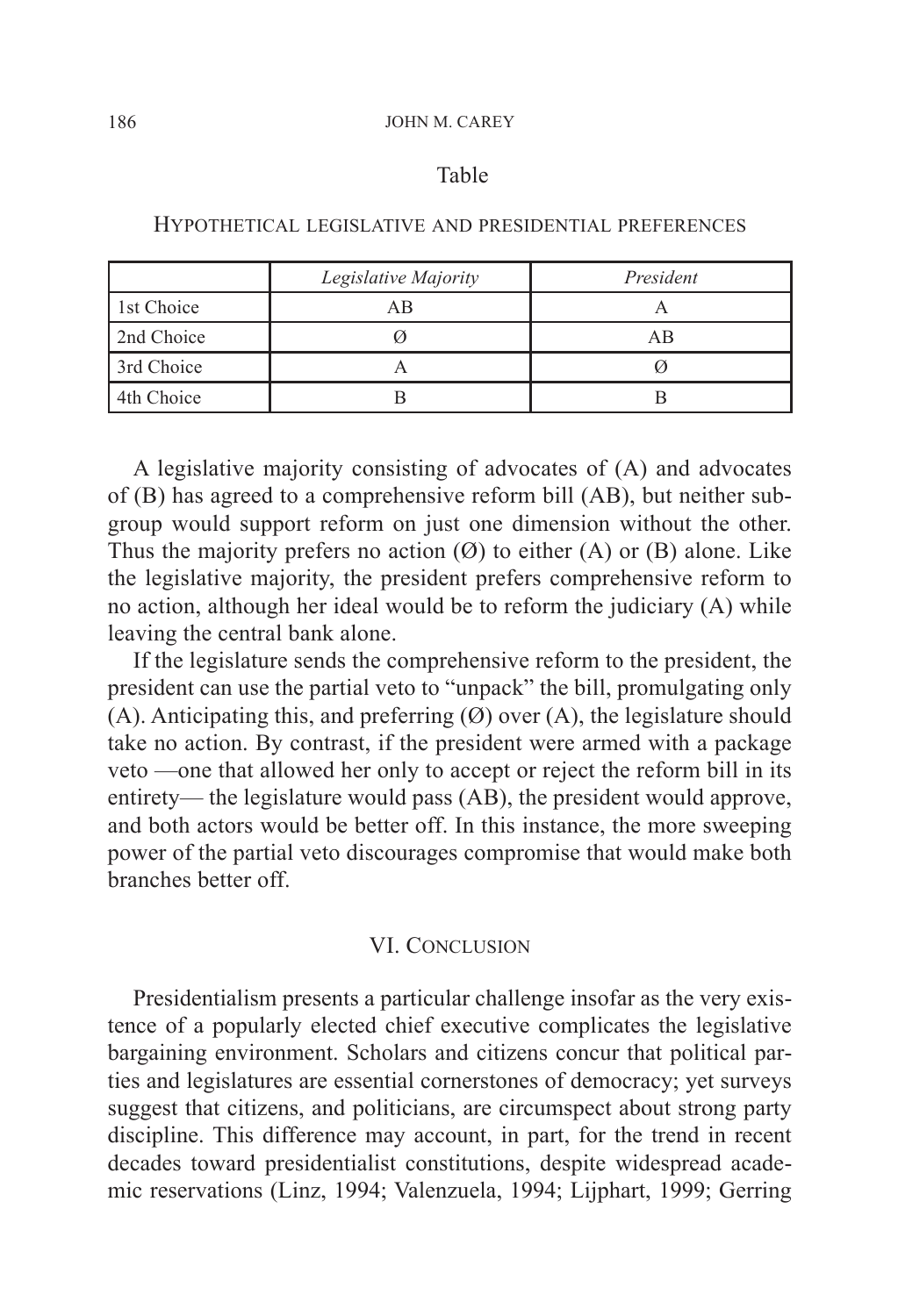*et al*., 2005). On democratic grounds, there is a gut-level attractiveness to allowing for popular election of the chief executive – and presidentialism's more fractious parties may be widely regarded as an asset, rather than a drawback.

That said, the reservoir of commitment to parties and legislatures suggests against designing presidencies that can effectively dictate policy. The strength of legislatures is that they are public forums for deliberation and compromise. Parties, in turn, are essential to resolving the collective action problems that can afflict legislative decision-making (Carroll *et al*., 2006). The challenge of institutional design in presidential systems is to provide for a presidency that can co-exist with legislative parties without marginalizing them or undermining them completely.

Presidential decree powers can be particularly dangerous in this latter regard, tempting presidents to by-pass legislatures altogether, but in so doing undermining transparency and, quite likely, policy stability (Ferreira Rubio and Goretti, 1998; Parrish, 1998; Power, 1998). Vetos can be configured to foster bargaining, but also to deter it (Aleman and Schwartz, 2006). Presidential authority over budgets may be effective as a means of limiting overall spending (Baldez and Carey, 1999), but allowing legislatures to determine the distribution of funds across programs, within some ceiling determined by the president, can foster compromise and also take advantage of legislators' responsiveness to constituents' particularistic demands (Carey, 2000). The ideal, therefore, must be for presidential powers that foster legislative deliberation and bargaining between the branches rather than discouraging or replacing them.

### VII. References

Aleman, Eduardo and Schwartz, Thomas, "Presidential vetoes in Latin American Constitutions", *Journal of Theoretical Politics*, 2006, 18(1).

American Political Science Association, *Toward a more responsible two-party system*, New York, Rinehart, 1950.

- Bagehot, Walter, *The English Constitution*, 1963 Reprint ed. Ithaca, NH: Cornell University Press, 1867.
- Bowler, Shaun *et al*., "Party Cohesion, Party Discipline, and Parliaments", *Party Discipline and Parliamentary Government*, Columbus, OH: Ohio State, University Press, 1999.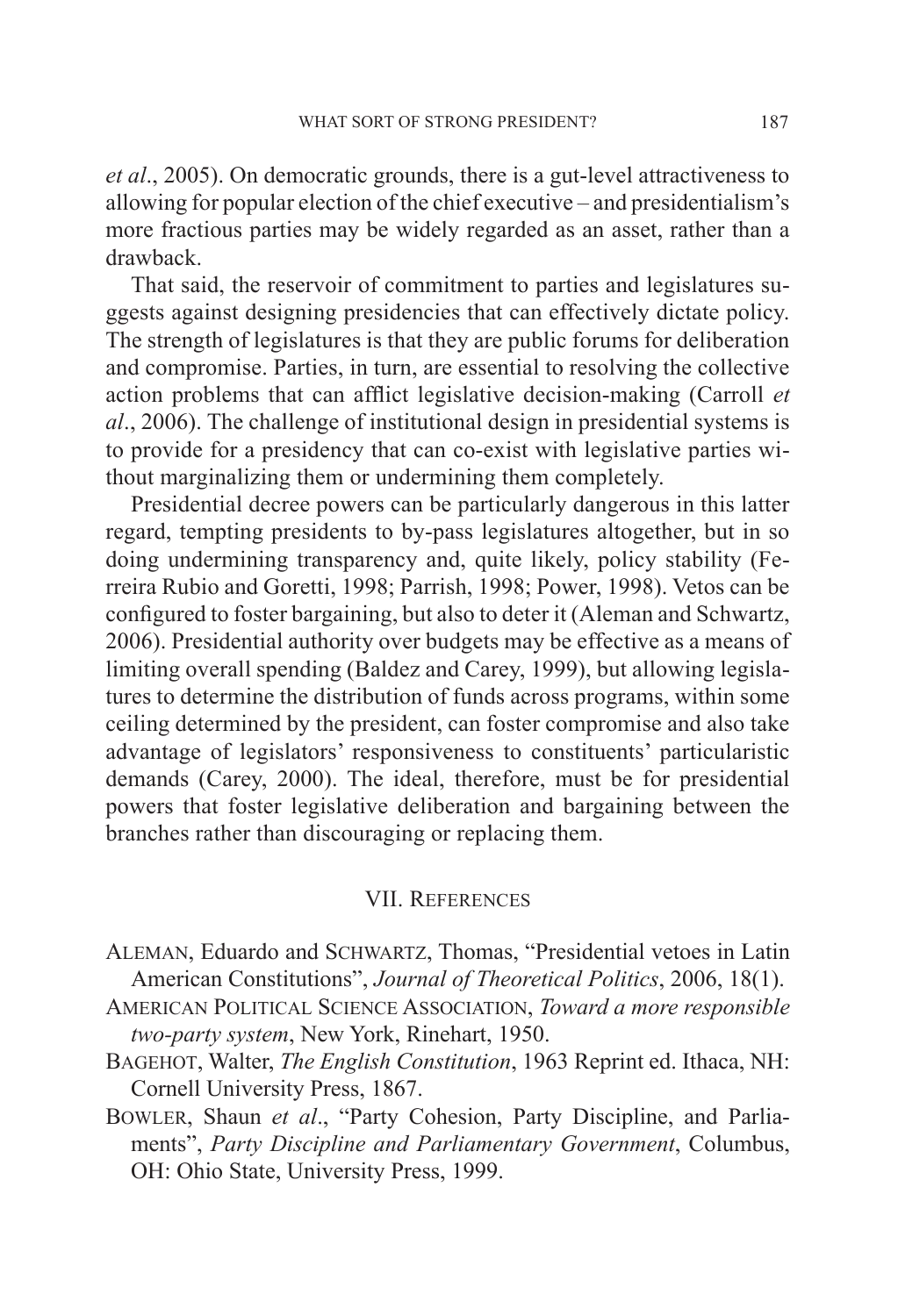- Carey, John M., "Consequences of Institutional Design: Term Limits and Budgetary Procedures in Presidential Systems", in Valadés, Diego and Serna, José María (eds.), *El gobierno en América Latina: presidencialismo o parlamentarismo?*, México, UNAM, 2000.
	- ———, "Discipline, Accountability, and Legislative Voting in Latin America", *Comparative Politics*, 2003, 35(2).
- ———, *Legislative Voting and Accountability*, Cambridge University Press, forthcoming, 2008a.
- ———, *Carey data archive*, *www.dartmouth.edu/~jcarey*, 2008b.
- CARROLL, Royce *et al.*, "How Political Parties Create Democracy, Chapter 2", *Legislative Studies Quarterly*, 2006, 31 (2).
- CENTRO DE ESTUDIOS PÚBLICOS, *Estudio nacional de opinion pública*, Santiago, Centro de Estudios Públicos, 2007.
- FERREIRA RUBIO, Delia and GORETTI, Matteo, "When the President Governs Alone: The *decretazo* in Argentina, 1989-1993", in Carey, John M. and Soberg Shugart, Matthew (eds.), *Executive Decree Authority*, New York, Cambridge University Press, 1998.
- Fleischer, David, *The politics of the Lula PT-led coalition*, Latin American Studies Association conference paper, 2004.
- Gerring, John *et al*., "Centripetal Democratic Governance: A Theory and Global Inquiry", *American Political Science Review*, 2005, 99 (4).
- Latinobarómetro, *Latinobarometro Report 2006*, Santiago, Corporación Latinobarómetro, 2006.
- Latinobarómetro, *Informe Latinobarometro 2007*, Santiago, Corporacion Latinobarómetro, 2007.
- Lijphart, Arend, *Patterns of Democracy: Government Forms and Performance in Thirty-Six Countries*, New Haven, CT: Yale University Press, 1999.
- Linz, Juan J., "Presidentialism Or Parliamentarism: Does it make a Difference?", in Linz, Juan J. and Valenzuela, Arturo (eds.), *The Failure of Presidential Democracy*, Baltimore, Johns Hopkins University Press, 1994.
- Mainwaring, Scott and Scully, Timothy R., "Party Systems in Latin America", en SCOTT, Mainwaring and SCULLY, Timothy R. (eds.), *Building Democratic Institutions: Party Systems in Latin America*, Stanford, Stanford University Press, 1995.